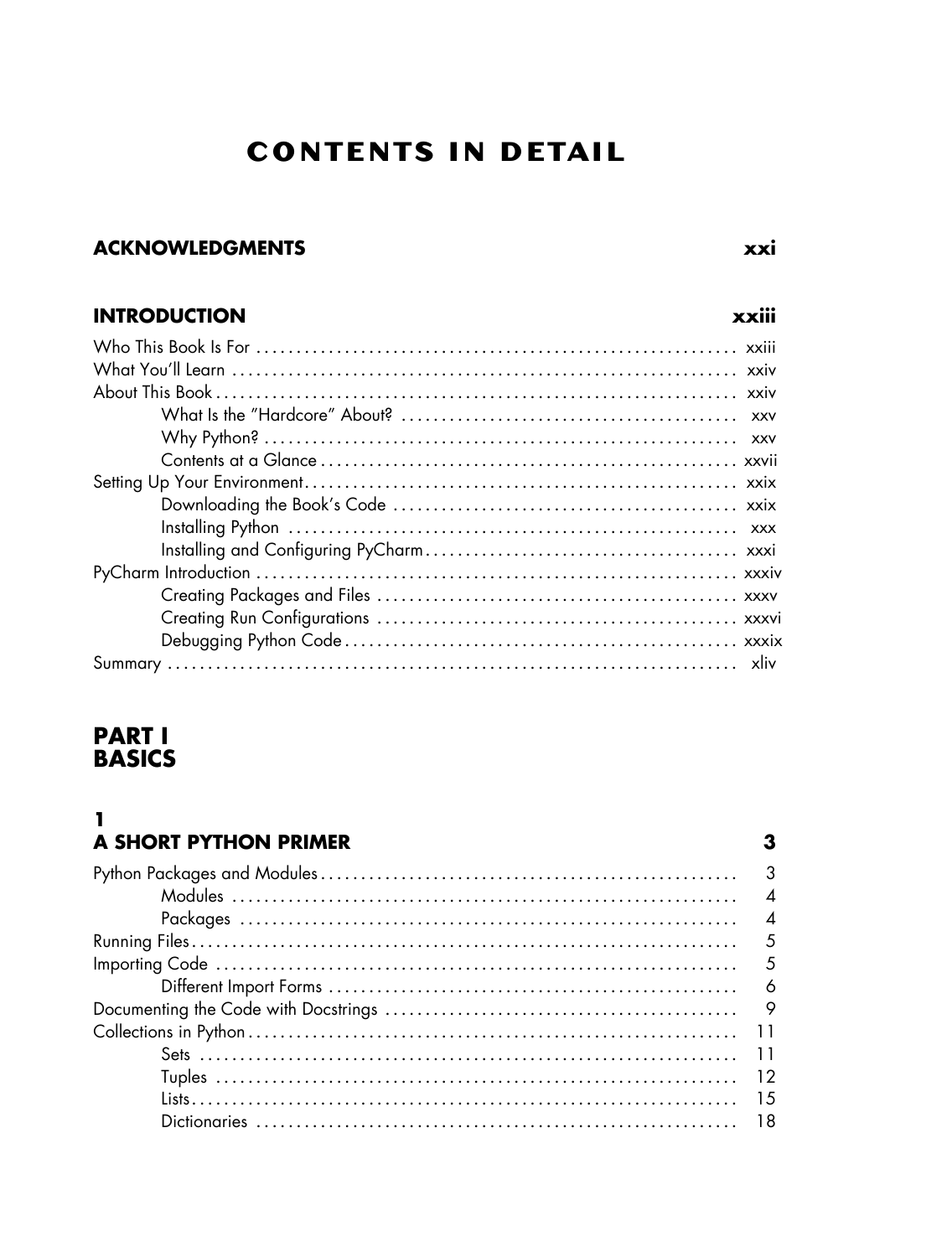# 2<br>TWO PYTHON PARADIGMS

| - 26 |
|------|
|      |
|      |
| - 29 |
| -35  |
| -36  |
|      |
| -43  |
|      |
|      |

# $\mathbf{3}$ THE COMMAND LINE

| 49 |
|----|
| 50 |
| 50 |
| 51 |
|    |
| 51 |
| 52 |
| 53 |
| 54 |
| 55 |
| 55 |
| 56 |
| 57 |
| 58 |
| 58 |
| 58 |
| 59 |
| 61 |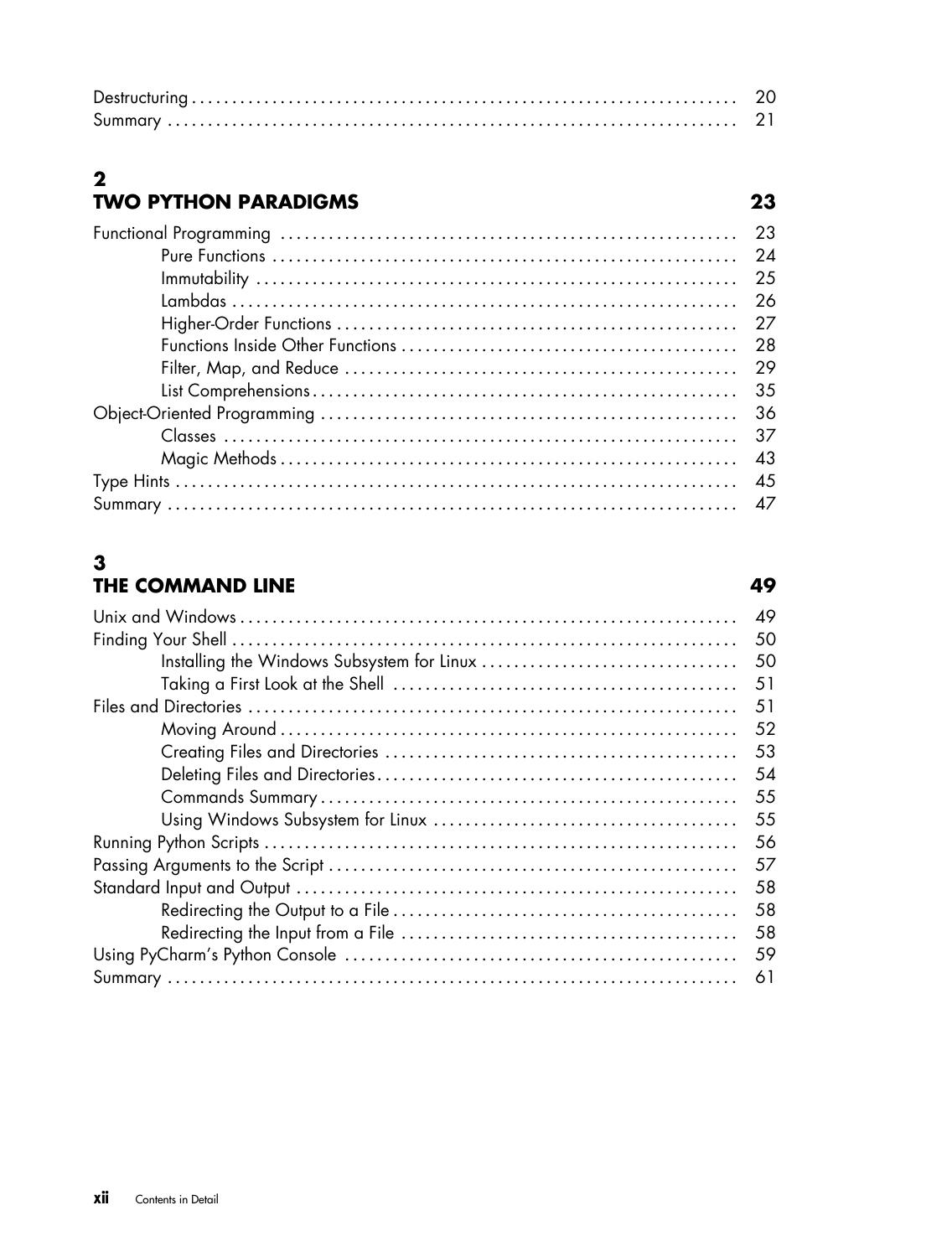# **PART II 2D GEOMETRY**

## **4 POINTS AND VECTORS 65**

|                                                 | 67 |
|-------------------------------------------------|----|
|                                                 | 68 |
|                                                 | 69 |
|                                                 |    |
|                                                 | 72 |
|                                                 | 73 |
|                                                 | 73 |
|                                                 | 74 |
|                                                 | 76 |
|                                                 | 77 |
|                                                 | 77 |
|                                                 | 78 |
|                                                 | 79 |
|                                                 | 80 |
|                                                 | 81 |
|                                                 | 83 |
|                                                 | 84 |
|                                                 | 85 |
|                                                 | 85 |
|                                                 | 88 |
|                                                 | 89 |
|                                                 | 90 |
|                                                 | 91 |
| Testing Vector Plus and Minus Operations        | 94 |
|                                                 | 95 |
| Testing Vector Parallelism and Perpendicularity | 96 |
|                                                 | 97 |
|                                                 | 99 |
|                                                 |    |

### **5 LINES AND SEGMENTS 101**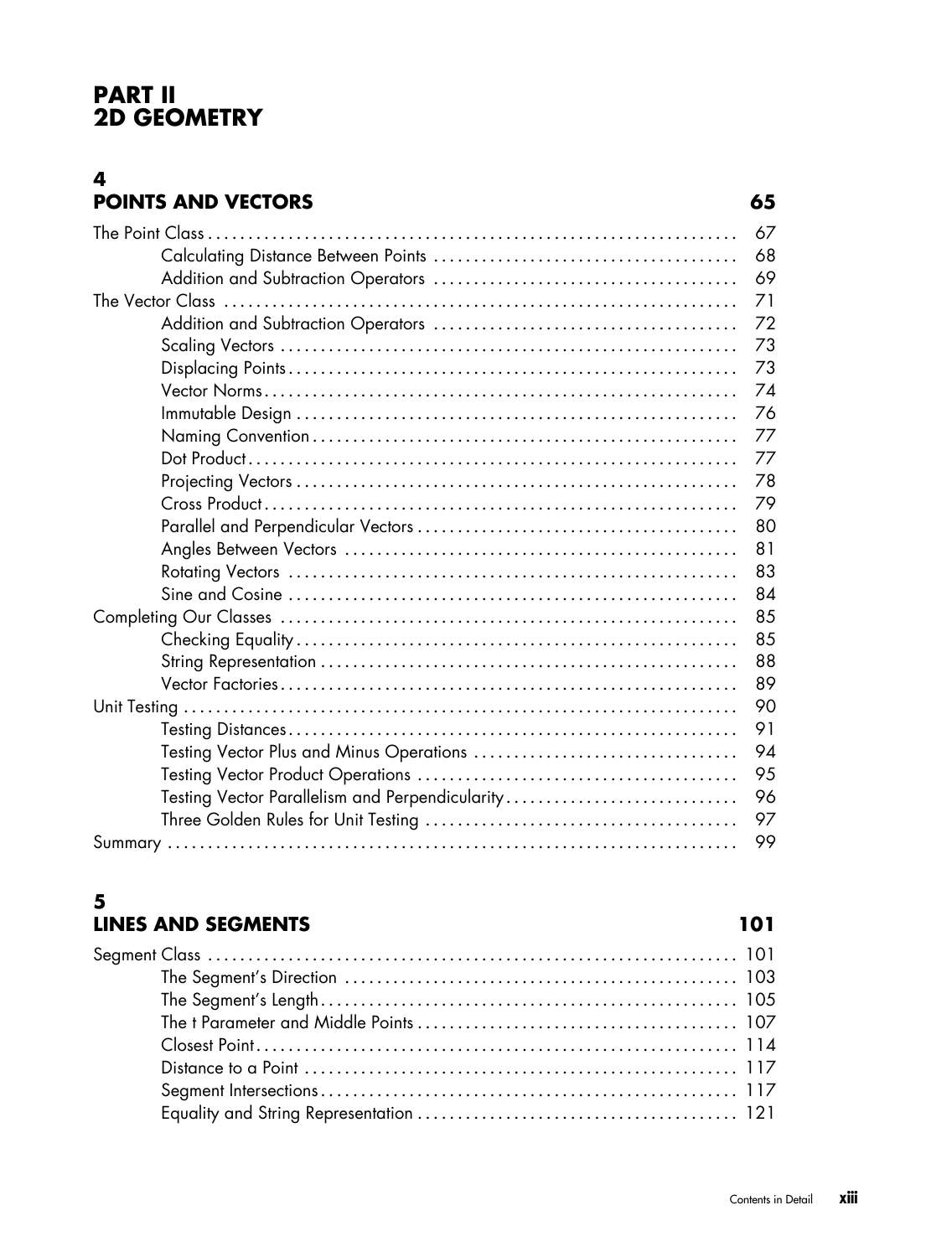# 6<br>POLYGONS

| <b>POLYGONS</b> | 131 |
|-----------------|-----|
|                 |     |
|                 |     |
|                 | 137 |
|                 |     |
|                 |     |
|                 |     |
|                 |     |
|                 |     |
|                 |     |
|                 |     |
|                 |     |
|                 |     |
|                 |     |
|                 |     |
|                 |     |
|                 |     |
|                 |     |
|                 | 169 |

### $\overline{7}$ **AFFINE TRANSFORMATIONS**

| 197 |
|-----|
|     |
|     |
|     |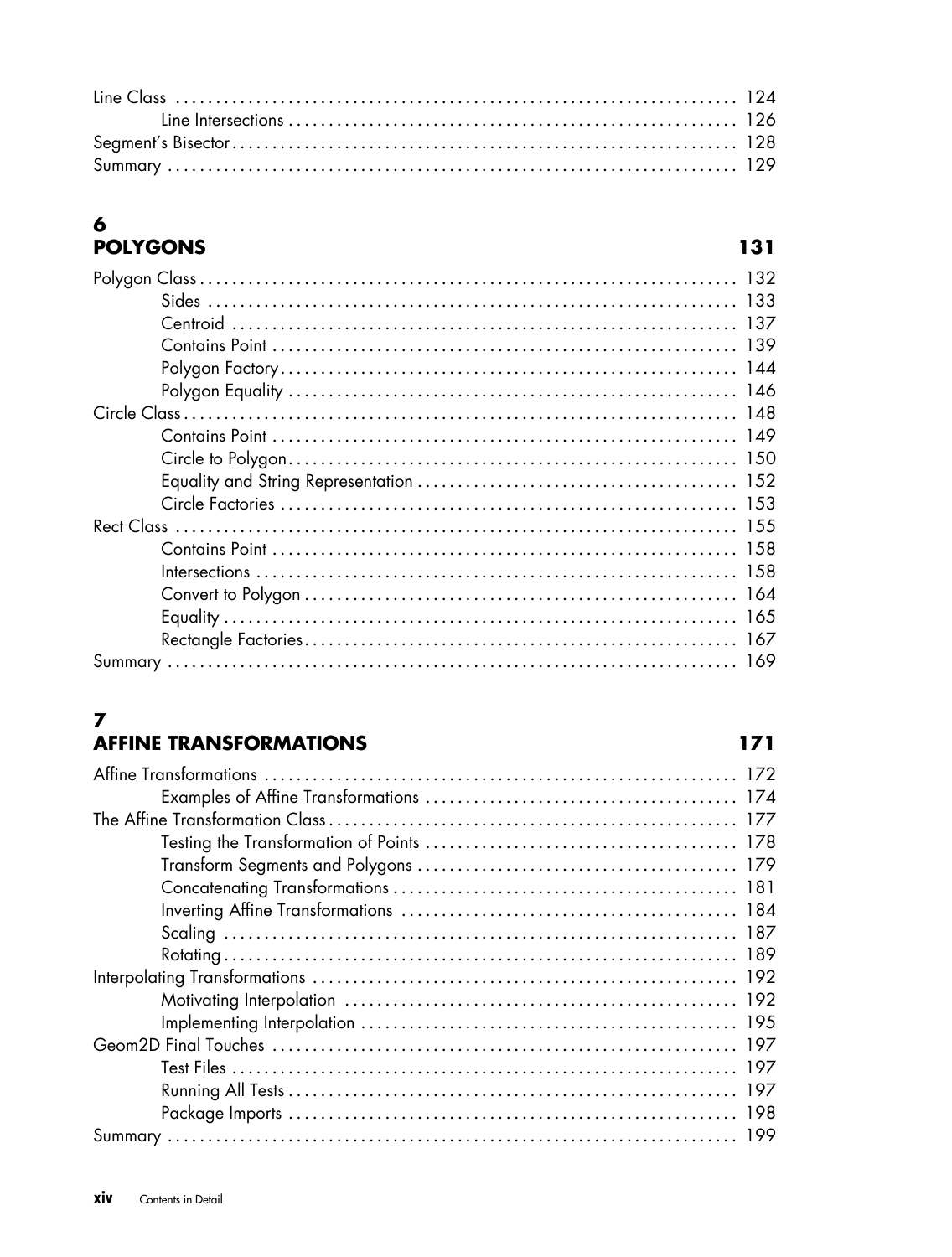# **PART III GRAPHICS AND SIMULATIONS**

### 8 **DRAWING VECTOR IMAGES**

# 9

# **BUILDING A CIRCLE FROM THREE POINTS**

| 241 |
|-----|
|     |
|     |
|     |
|     |
|     |
| 251 |
|     |
|     |
|     |
|     |

# 203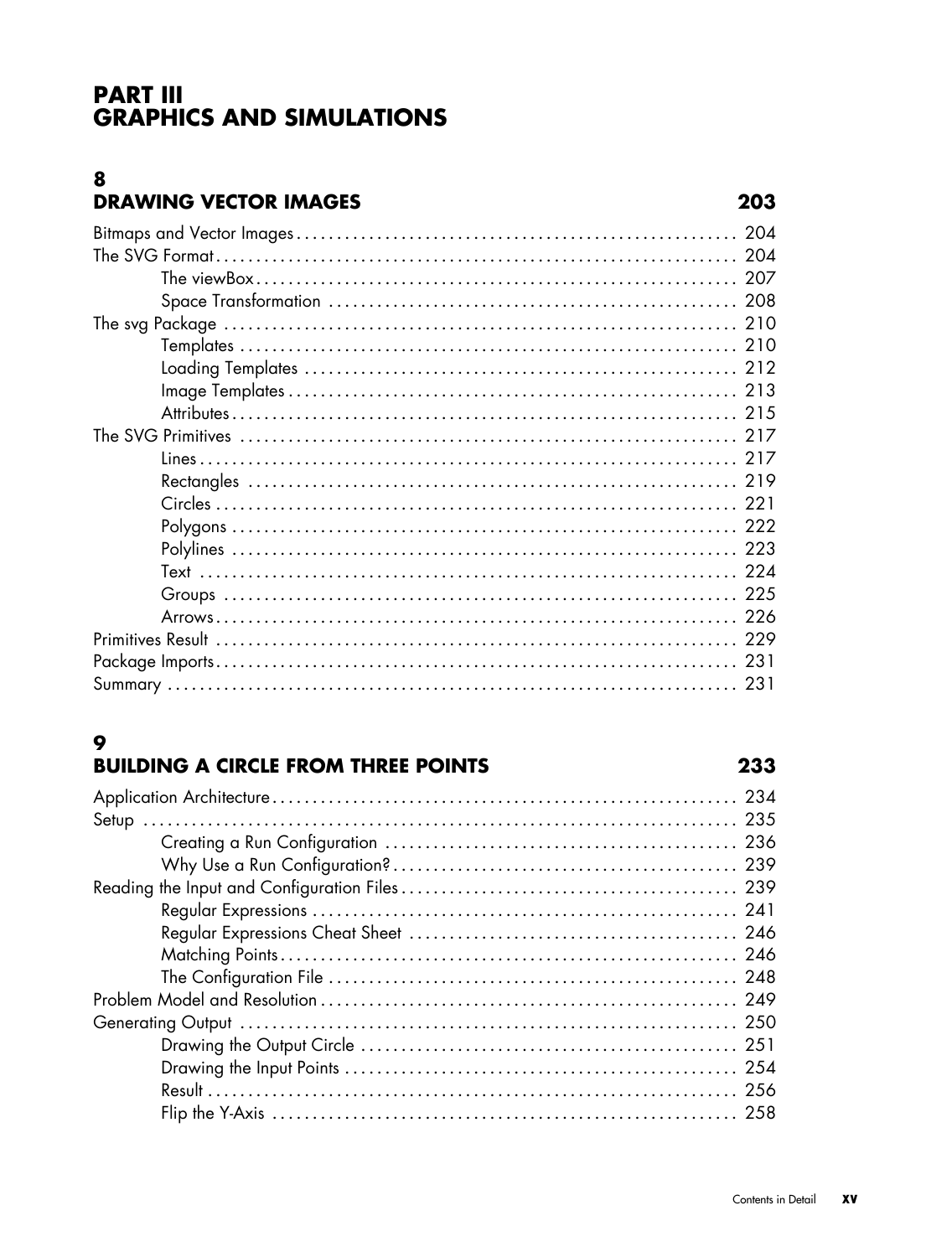## **10 GRAPHICAL USER INTERFACES AND THE CANVAS 265**

# **11 ANIMATIONS, SIMULATIONS, AND THE TIME LOOP 287**

# **12 ANIMATING AFFINE TRANSFORMATIONS 307**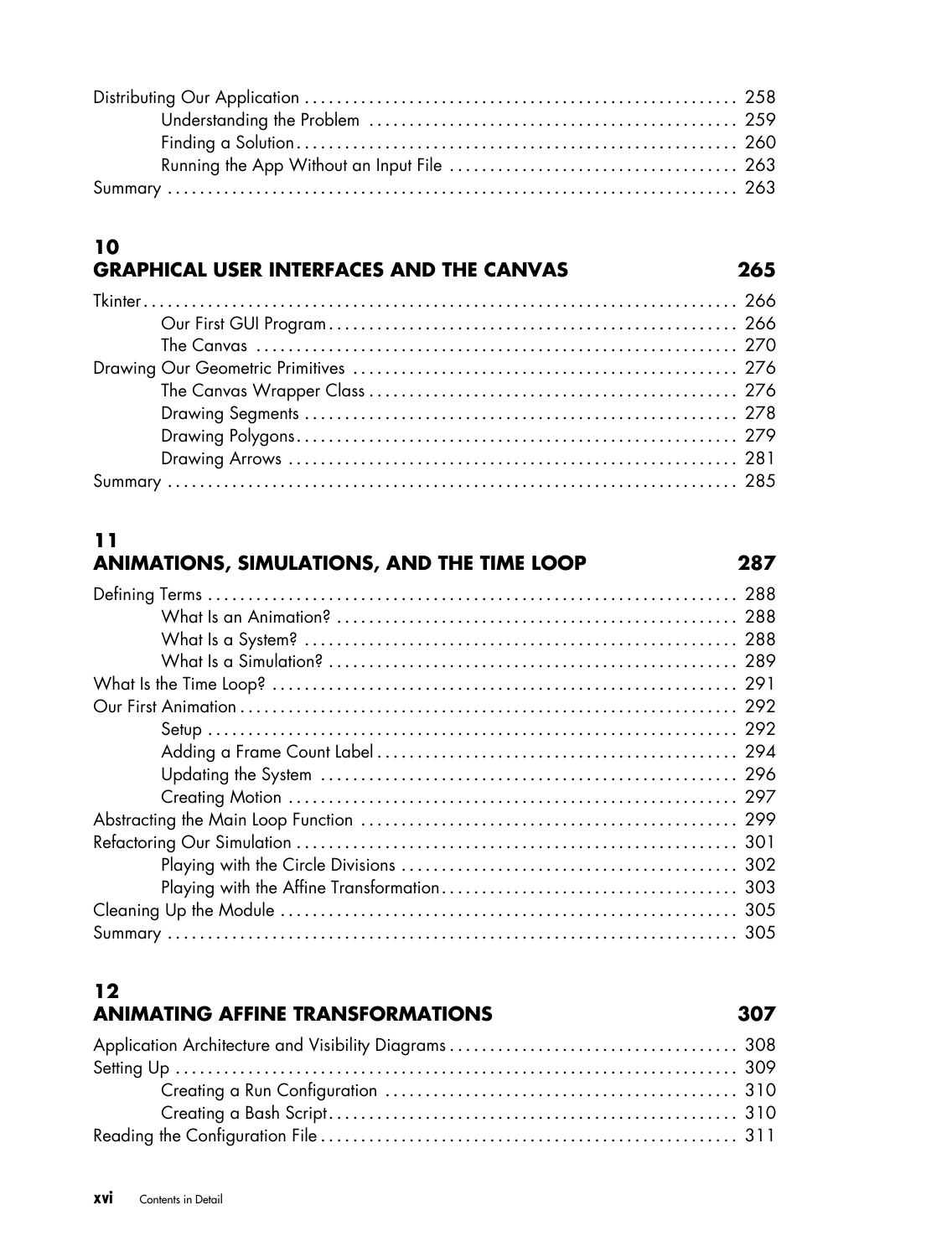| Contents in Detail |  |
|--------------------|--|

xvii

| 14 |                         |  |
|----|-------------------------|--|
|    | <b>LINEAR EQUATIONS</b> |  |

# **PART IV SYSTEMS OF EQUATIONS**

### $13$ **MATRICES AND VECTORS**

### 

359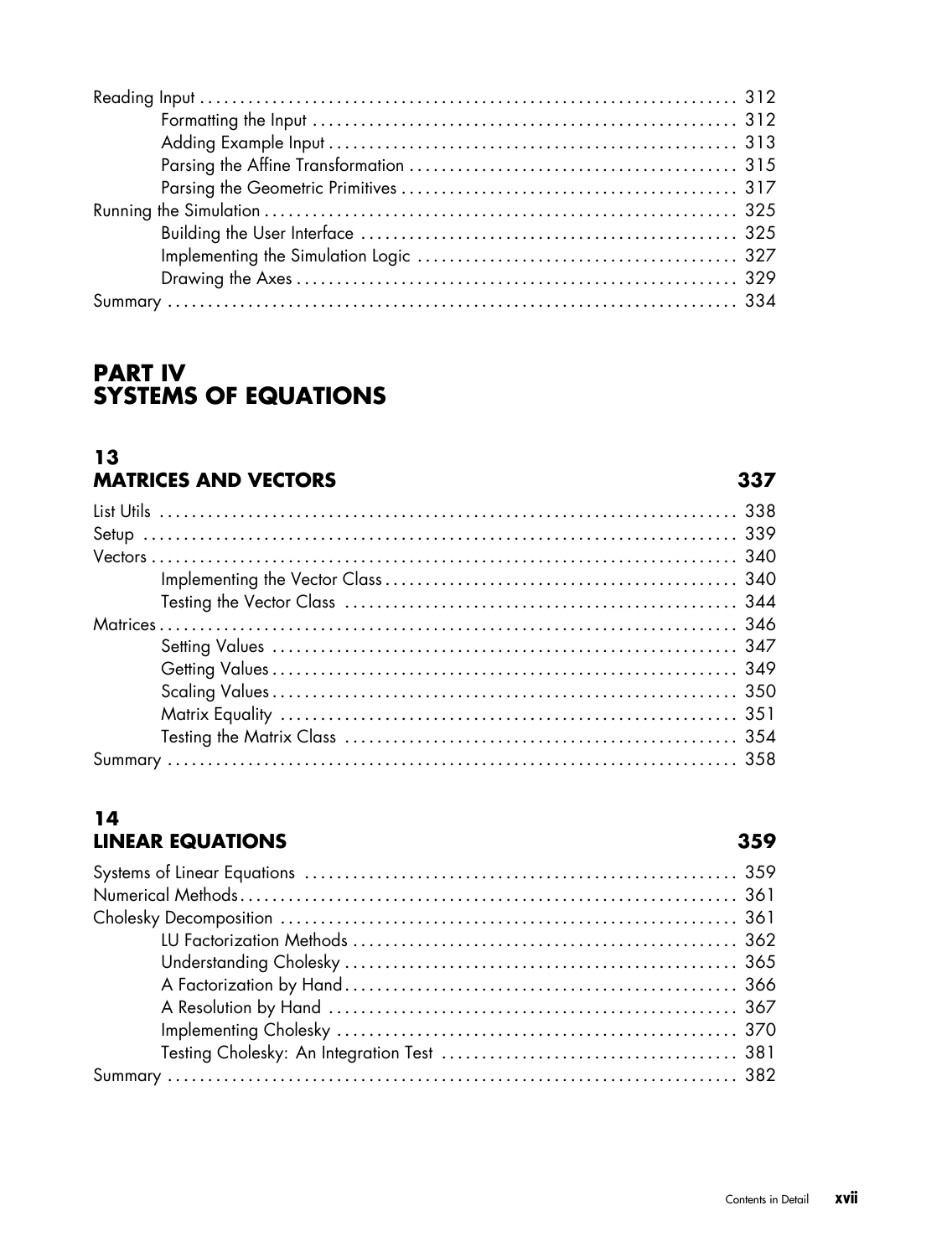# **PART V TRUSS STRUCTURES**

## **15 STRUCTURAL MODELS 387**

| 388 |
|-----|
|     |
|     |
|     |
| 391 |
|     |
|     |
| 393 |
|     |
|     |
|     |
|     |
|     |
|     |
|     |
|     |
|     |
|     |
|     |
|     |
|     |

# **16 STRUCTURE RESOLUTION 427**

| Assembling and Resolving the System of Equations  433 |  |
|-------------------------------------------------------|--|
|                                                       |  |
|                                                       |  |
|                                                       |  |
|                                                       |  |
|                                                       |  |
|                                                       |  |
|                                                       |  |
|                                                       |  |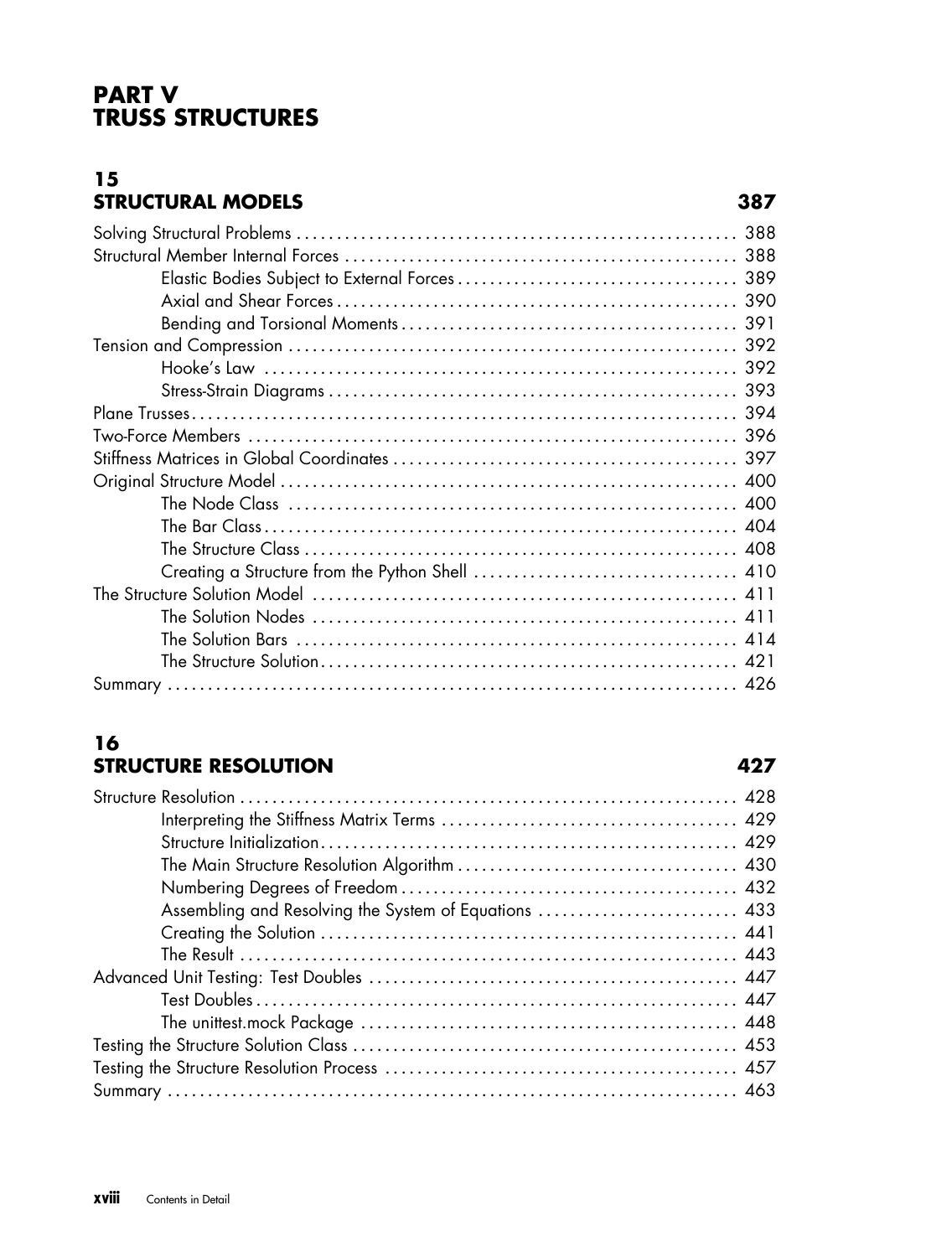# $17$ **READING INPUT FROM A FILE**

| Splitting the Lines and Instantiating the Structure  483 |  |
|----------------------------------------------------------|--|
|                                                          |  |
|                                                          |  |
|                                                          |  |
|                                                          |  |

# 18

# PRODUCING AN SVG IMAGE AND TEXT FILE

# 465